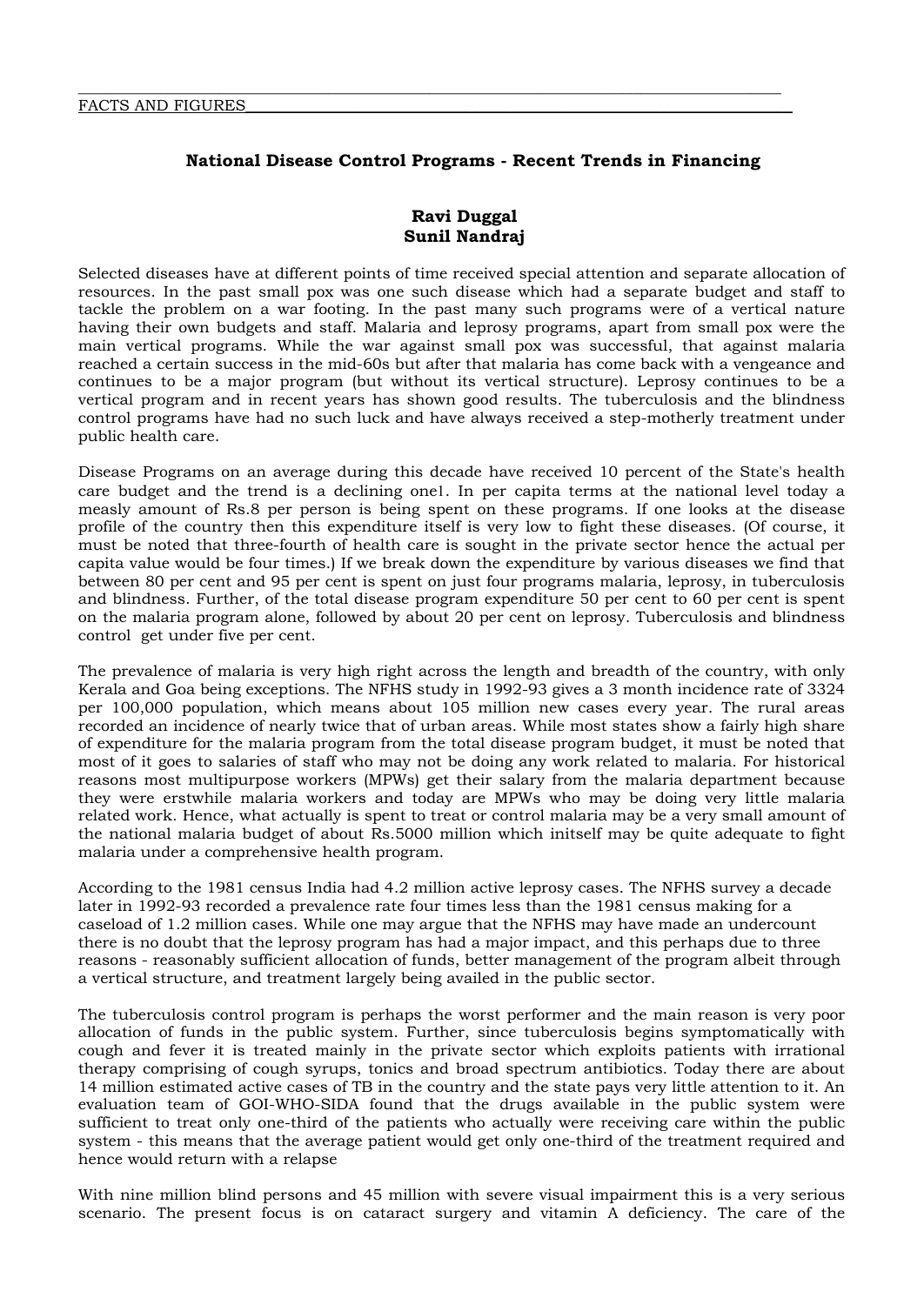completely blind is under the social welfare department. The resources available for handling cataract and vitamin A deficiency cases is very meagre and needs to be enhanced substantially.

Of the budgets allocated for various programs salaries take away 70 per cent to 90 per cent of the resources leaving very little behind for other inputs like drugs, equipments, travel etc. While one recognises that the health sector is clearly a labour intensive one where human resource is the most valuable input, it cannot be denied that without adequate drugs, diagnostics etc, the human resource has little value. Thus if in the present situation 80 per cent of the resource, and increasingly so, goes for paying salaries then the health workforce cannot be effective with the meagre resources left over to treat patients, and for preventive and promotive care. If for instance we look at the teaching hospital or other large city hospitals we find that salaries account for about 40 per cent of the budget and thus these hospitals perform more effectively than their rural counterparts like rural hospitals and primary health centres. It must be emphasised here that percentages have been used in the data only as a proxy tool. A more realistic analysis would include using morbidity data to determine the financial requirements or costs needed to deal with it. Unfortunately at the present moment such data is difficult to come by, though we have made a brief attempt in Table 4, but its limitations are explained in the table itself.

#### Note

1 The data in the tables has been extracted from the CEHAT database which was put together for the national research programme on Strategies and Financing for Human Development and this is available presently as a monograph titled Financing of Disease Control Programmes in India by the present authors.

| Year                                                                                                               | Malaria                                       | TB                                                           | Leprosy                                      | <b>Blindness</b>                                           | <b>AIDS</b>              | All<br>Disease                  | Total<br>Health                                     |
|--------------------------------------------------------------------------------------------------------------------|-----------------------------------------------|--------------------------------------------------------------|----------------------------------------------|------------------------------------------------------------|--------------------------|---------------------------------|-----------------------------------------------------|
|                                                                                                                    |                                               | (As percentages to total health)                             |                                              |                                                            |                          |                                 |                                                     |
| Andhra Pradesh                                                                                                     |                                               |                                                              |                                              |                                                            |                          |                                 | (Rs)<br>millions)                                   |
| 1990 - 1991                                                                                                        | 10.11                                         | 1.25                                                         | 4.62                                         | .21                                                        | .00                      | 16.11                           | 3325.10                                             |
| 1994 - 1995                                                                                                        | 9.82                                          | 1.42                                                         | 4.97                                         | .28                                                        | .48                      | 18.79                           | 5043.53                                             |
| Assam                                                                                                              |                                               |                                                              |                                              |                                                            |                          |                                 |                                                     |
| 1990 - 1991                                                                                                        | 7.36                                          | 1.42                                                         | 1.48                                         | .75                                                        | .00                      | 17.29                           | 941.22                                              |
| 1994 - 1995                                                                                                        | 3.90                                          | .97                                                          | 1.32                                         | .80                                                        | .00                      | 7.26                            | 1883.92                                             |
| Bihar                                                                                                              |                                               |                                                              |                                              |                                                            |                          |                                 |                                                     |
| 1992 - 1993                                                                                                        | 4.96                                          |                                                              |                                              |                                                            | .00                      | 9.18                            | 3856.38                                             |
| 1994 - 1995                                                                                                        | 5.41                                          | .19                                                          | 2.89                                         | .08                                                        | .00                      | 10.34                           | 5574.54                                             |
| Gujarat                                                                                                            |                                               |                                                              |                                              |                                                            |                          |                                 |                                                     |
|                                                                                                                    |                                               | 2.48                                                         |                                              |                                                            | .00                      | 10.89                           |                                                     |
| 1994 - 1995                                                                                                        | 7.12                                          | 2.95                                                         | 1.60                                         | .78                                                        | .41                      | 13.76                           | 3593.73                                             |
| Haryana                                                                                                            |                                               |                                                              |                                              |                                                            |                          |                                 |                                                     |
|                                                                                                                    |                                               | 1.81                                                         | .08                                          | .24                                                        | .00                      | 12.30                           | 917.60                                              |
| 1994 - 1995                                                                                                        | 11.57                                         | 4.36                                                         | .05                                          |                                                            | .50                      | 15.33                           | 1396.29                                             |
| Karnataka                                                                                                          |                                               |                                                              |                                              |                                                            |                          |                                 |                                                     |
| 1990 - 1991                                                                                                        | 3.40                                          | 1.80                                                         | .84                                          | .29                                                        | .00                      | 4.70                            | 2698.20                                             |
| 1994 - 1995                                                                                                        | 3.27                                          | 1.90                                                         | .95                                          | .47                                                        | .69                      | 5.58                            | 5077.72                                             |
| Kerala                                                                                                             |                                               |                                                              |                                              |                                                            |                          |                                 |                                                     |
| 1990 - 1991                                                                                                        | 1.43                                          | .80                                                          | .99                                          | .20                                                        | .00                      | 3.96                            | 2224.32                                             |
| 1994 - 1995                                                                                                        | 1.75                                          | 1.01                                                         | 1.53                                         | .45                                                        | .05                      | 5.98                            | 3759.77                                             |
| Madhya                                                                                                             |                                               |                                                              |                                              |                                                            |                          |                                 |                                                     |
|                                                                                                                    |                                               |                                                              |                                              |                                                            |                          |                                 |                                                     |
|                                                                                                                    |                                               |                                                              |                                              |                                                            |                          |                                 |                                                     |
|                                                                                                                    |                                               |                                                              |                                              |                                                            |                          |                                 |                                                     |
|                                                                                                                    |                                               |                                                              |                                              |                                                            |                          |                                 |                                                     |
|                                                                                                                    |                                               |                                                              |                                              |                                                            |                          |                                 |                                                     |
| 1990 - 1991<br>$1990 - 1991$<br>Pradesh<br>1990 - 1991<br>1994 - 1995<br>Maharashtra<br>1990 - 1991<br>1994 - 1995 | 4.59<br>10.72<br>7.18<br>7.12<br>8.58<br>6.60 | $\overline{.27}$<br>$\overline{.37}$<br>2.31<br>2.80<br>2.48 | 3.39<br>1.78<br>2.36<br>1.86<br>3.00<br>2.85 | $\overline{.12}$<br>.84<br>.75<br>.70<br>.86<br>.10<br>.07 | .00<br>.60<br>.07<br>.41 | 11.02<br>8.84<br>14.34<br>11.87 | 2478.16<br>2647.20<br>4609.97<br>4341.15<br>6803.92 |

## **Table 1 : Expenditure On Selected Disease Programs (Selected States)**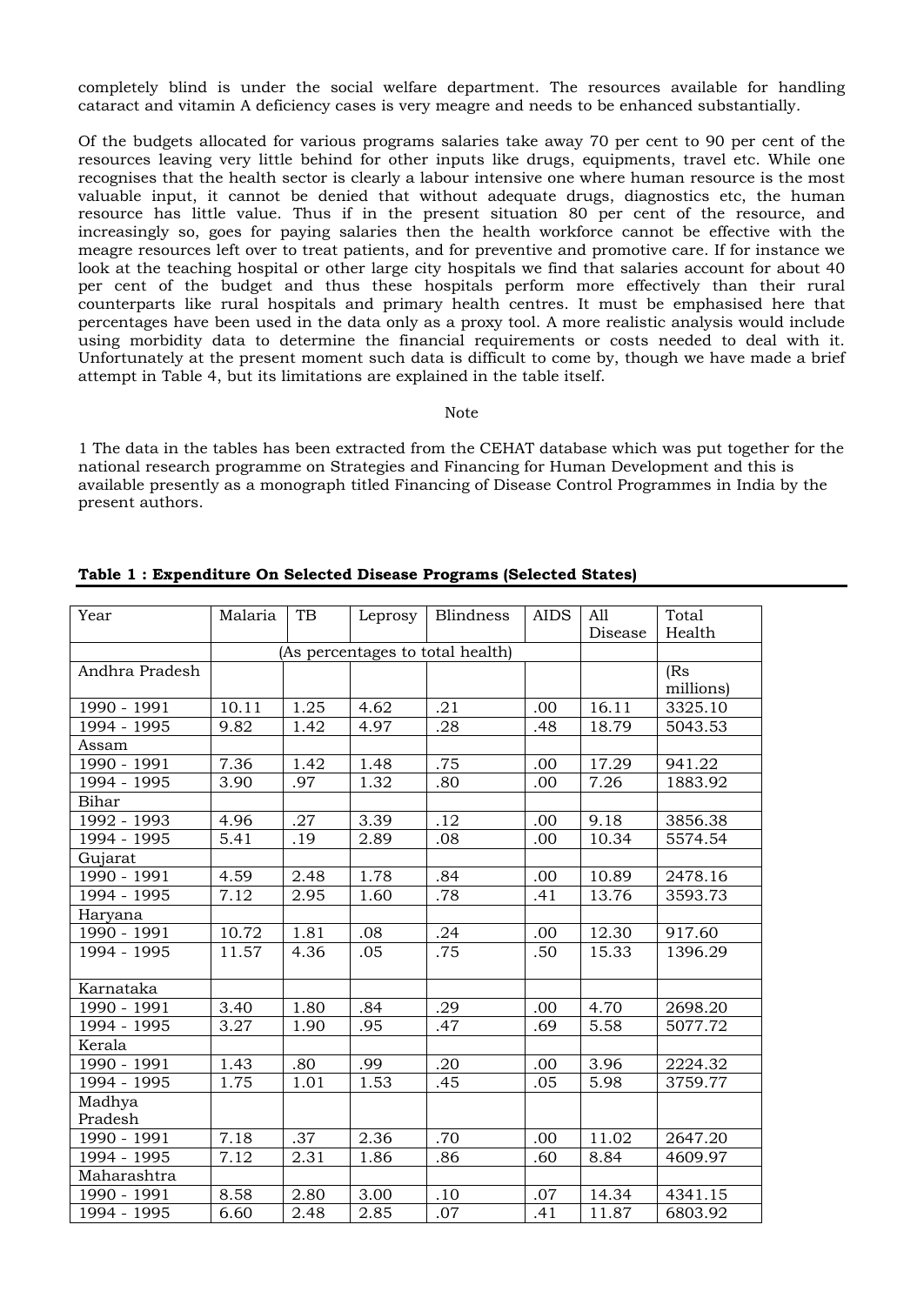| Orissa        |         |      |      |     |      |       |         |
|---------------|---------|------|------|-----|------|-------|---------|
| 1990 - 1991   | 5.36    | 1.46 | 3.66 | .17 | .00  | 11.29 | 1550.21 |
| 1991 - 1992   | 5.73    | 1.67 | 4.33 | .27 | .00  | 10.98 | 1565.99 |
| Punjab        |         |      |      |     |      |       |         |
| 1990 - 1991   | 8.43    | 1.72 | .14  | .18 | .00  | 11.88 | 1765.76 |
| 1994 - 1995   | 5.67    | 2.31 | .19  | .38 | .48  | 6.90  | 2312.75 |
| Rajasthan     |         |      |      |     |      |       |         |
| 1990 - 1991   | 6.66    | 2.56 | .40  | .26 | .00. | 8.65  | 2555.20 |
|               |         |      |      |     |      |       |         |
| 1994 - 1995   | 5.74    | 2.23 | .36  | .44 | .14  | 8.18  | 4556.96 |
| Tamil Nadu    |         |      |      |     |      |       |         |
| 1992 - 1993   | $\star$ | 1.38 | 3.54 | .28 | .04  | 4.83  | 4894.22 |
| 1994 - 1995   | $\star$ | 1.57 | 3.63 | .26 | .02  | 6.20  | 5982.37 |
| Uttar Pradesh |         |      |      |     |      |       |         |
| 1990 - 1991   | 7.84    | 3.07 | 2.45 | .51 | .00. | 15.85 | 5826.32 |
| 1994 - 1995   | 7.11    | 2.16 | 1.93 | .34 | .14  | 17.35 | 8003.05 |
| West Bengal   |         |      |      |     |      |       |         |
| 1990 - 1991   | 6.89    | 3.74 | 2.43 | .23 | .00  | 13.20 | 3256.13 |
| 1994 - 1995   | 4.27    | 3.07 | 1.63 | .23 | .15  | 9.18  | 5397.64 |
| Arunachal     |         |      |      |     |      |       |         |
| Pradesh       |         |      |      |     |      |       |         |
| 1990 - 1991   | 2.60    | 2.24 | .86  | .33 | .00  | 19.14 | 144.86  |
| 1994 - 1995   | 4.57    | 2.40 | .68  | .21 | .00  | 11.73 | 278.07  |
| Goa           |         |      |      |     |      |       |         |
| 1990 - 1991   | .99     | 2.77 | 1.70 | .36 | .00  | 5.51  | 232.15  |
| 1994 - 1995   | .77     | 2.31 | 1.43 | .33 | .29  | 5.13  | 350.86  |

**Notes** :\* Data breakup not available; 1994-95 data are budget estimates

**Sources** : Respective State government, Demand for Grants, 1993 - 94 and 1994 - 95.

| <b>YEAR</b>    | <b>MALARIA</b>         |         | <b>TUBERCULUSOIS</b> |         | <b>LEPROSY</b> |         | <b>BLINDNESS</b> |             |
|----------------|------------------------|---------|----------------------|---------|----------------|---------|------------------|-------------|
|                | As<br>per<br>Cent      | Actuals | As per<br>Cent       | Actuals | As per<br>Cent | Actuals | As per<br>Cent   | Actual<br>s |
| Andhra Pradesh |                        |         |                      |         |                |         |                  |             |
| 1990 - 1991    | 80.0<br>$\Omega$       | 336.46  | 82.53                | 41.85   | 85.22          | 153.69  | 10.21            | 7.05        |
| 1994 - 1995    | 93.2<br>9              | 495.42  | 81.91                | 71.58   | 88.88          | 250.64  | 8.43             | 14.36       |
| Assam          |                        |         |                      |         |                |         |                  |             |
| 1990 - 1991    | .00.                   | 69.32   | 16.60                | 13.43   | .00            | 14.02   | .00              | 7.10        |
| 1994 - 1995    | 9.55                   | 73.51   | 56.59                | 18.20   | 56.64          | 24.91   | .00              | 15.06       |
| Bihar          |                        |         |                      |         |                |         |                  |             |
| 1992 - 1993    | 95.2<br>5              | 191.25  | 2.90                 | 10.34   | 99.54          | 130.74  | 38.66            | 4.63        |
| 1994 - 1995    | 86.8<br>8              | 301.39  | 3.24                 | 10.49   | 104.70         | 161.19  | 34.34            | 4.63        |
| Gujarat        |                        |         |                      |         |                |         |                  |             |
| 1990 - 1991    | 5.90                   | 113.95  | 57.38                | 61.47   | 68.54          | 44.22   | 62.75            | 21.02       |
| 1994 - 1995    | 3.80                   | 256.03  | 41.70                | 105.85  | 67.63          | 57.67   | 79.57            | 28.10       |
| Haryana        |                        |         |                      |         |                |         |                  |             |
| 1990 - 1991    | 81.1<br>$\overline{4}$ | 98.41   | 60.75                | 16.61   | 58.11          | .74     | 11.76            | 2.21        |
| 1994 - 1995    | 77.9<br>5              | 161.51  | 39.60                | 60.83   | 77.27          | .66     | .00              | 10.54       |
| Karnataka      |                        |         |                      |         |                |         |                  |             |
| 1990 - 1991    | .00                    | 91.97   | 66.92                | 48.82   | 35.60          | 22.67   | .00              | 7.85        |
| 1994 - 1995    | 24.0                   | 166.27  | 48.26                | 96.65   | 10.50          | 48.48   | .00              | 23.80       |

|  |  | Table 2 : Expenditure On Salaries For Disease Programs (selected States) |  |  |  |  |  |  |  |  |
|--|--|--------------------------------------------------------------------------|--|--|--|--|--|--|--|--|
|--|--|--------------------------------------------------------------------------|--|--|--|--|--|--|--|--|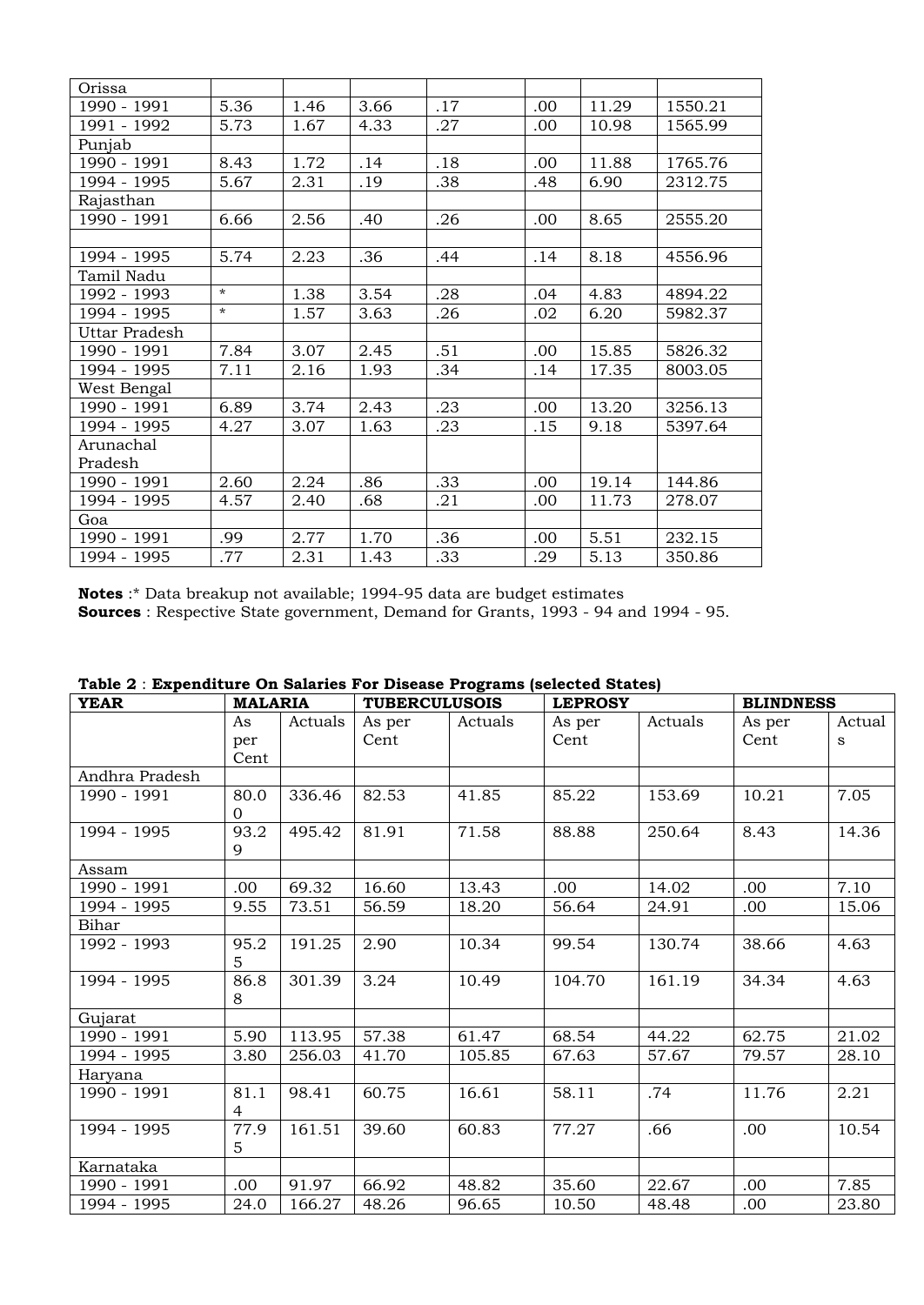|                      | 6                      |        |       |        |       |        |       |       |
|----------------------|------------------------|--------|-------|--------|-------|--------|-------|-------|
| Kerala               |                        |        |       |        |       |        |       |       |
| 1990 - 1991          | 92.0<br>5              | 31.95  | 51.96 | 17.90  | 97.69 | 22.04  | 89.24 | 4.46  |
| 1994 - 1995          | 90.8<br>0              | 65.86  | 53.59 | 37.90  | 96.67 | 57.37  | 70.80 | 16.92 |
| Madhya Pradesh       |                        |        |       |        |       |        |       |       |
| 1990 - 1991          | 79.8<br>1              | 190.22 | 35.36 | 10.04  | 83.83 | 62.72  | 66.29 | 18.66 |
| 1994 - 1995          | 66.1<br>8              | 328.04 | 73.61 | 106.56 | 86.50 | 85.95  | 61.13 | 39.46 |
| Maharashtra          |                        |        |       |        |       |        |       |       |
| 1990 - 1991          | 68.2<br>5              | 372.50 | 49.66 | 121.84 | 80.87 | 130.39 | .00.  | 4.43  |
| 1994 - 1995          | 76.4<br>0              | 448.81 | 48.48 | 168.50 | 78.59 | 194.07 | .00   | 5.04  |
| Orissa               |                        |        |       |        |       |        |       |       |
| 1990 - 1991          | 82.7<br>4              | 83.14  | 69.37 | 22.72  | 85.53 | 56.88  | 92.83 | 2.79  |
| 1991 - 1992          | 84.0<br>5              | 89.68  | 72.72 | 26.21  | 86.88 | 67.75  | 32.70 | 4.22  |
| Punjab               |                        |        |       |        |       |        |       |       |
| 1990 - 1991          | 68.2<br>8              | 148.98 | 79.32 | 30.41  | 91.13 | 2.48   | 52.94 | 3.23  |
|                      |                        |        |       |        |       |        |       |       |
| 1994 - 1995          | 83.4<br>5              | 131.15 | 65.38 | 53.50  | 87.05 | 4.48   | 55.77 | 8.75  |
| Rajasthan            |                        |        |       |        |       |        |       |       |
| 1990 - 1991          | 71.4<br>6              | 170.37 | 67.49 | 65.61  | 88.96 | 10.24  | 33.53 | 6.77  |
| 1994 - 1995          | 71.4<br>1              | 261.60 | 62.84 | 101.57 | 92.04 | 16.59  | 17.98 | 19.85 |
| Tamil Nadu           |                        |        |       |        |       |        |       |       |
| 1992 - 1993          | $\star$                | .00    | 55.52 | 67.53  | 92.93 | 173.10 | 78.92 | 13.66 |
| 1994 - 1995          | $^\star$               | .00    | 52.20 | 94.00  | 93.32 | 217.01 | 85.02 | 15.75 |
| <b>Uttar Pradesh</b> |                        |        |       |        |       |        |       |       |
| 1990 - 1991          | 72.4<br>8              | 457.20 | 86.11 | 179.33 | 77.41 | 143.09 | 62.14 | 30.16 |
| 1994 - 1995          | 75.0<br>9              | 569.33 | 59.15 | 172.87 | 80.34 | 154.19 | 50.92 | 27.20 |
| West Bengal          |                        |        |       |        |       |        |       |       |
| 1989 - 1990          | 96.3<br>1              | 147.75 | 77.01 | 96.05  | 87.97 | 63.36  | 92.53 | 4.82  |
| 1994 - 1995          | 94.7<br>$\overline{2}$ | 230.59 | 72.52 | 165.56 | 91.81 | 87.87  | 81.29 | 12.56 |
| Arunachal<br>Pradesh |                        |        |       |        |       |        |       |       |
| 1990 - 1991          | 93.3<br>9              | 3.78   | 88.62 | 3.25   | 92.80 | 1.25   | .00   | .49   |
| 1994 - 1995          | 78.5<br>2              | 12.71  | 68.97 | 6.67   | 89.95 | 1.89   | .00   | .59   |
| Goa                  |                        |        |       |        |       |        |       |       |
| 1990 - 1991          | 78.8<br>8              | 2.32   | 82.61 | 6.44   | 82.78 | 3.95   | 92.86 | .84   |
| 1994 - 1995          | 85.9<br>$\mathfrak{S}$ | 2.70   | 86.42 | 8.10   | 87.20 | 5.00   | 93.10 | 1.16  |

**Notes** : \* Data not avaiable; Actuals are in Rs millions spent on each disease program.

**Sources** : Respective state government, Demand for Grants, 1993 - 94 and 1994 - 95.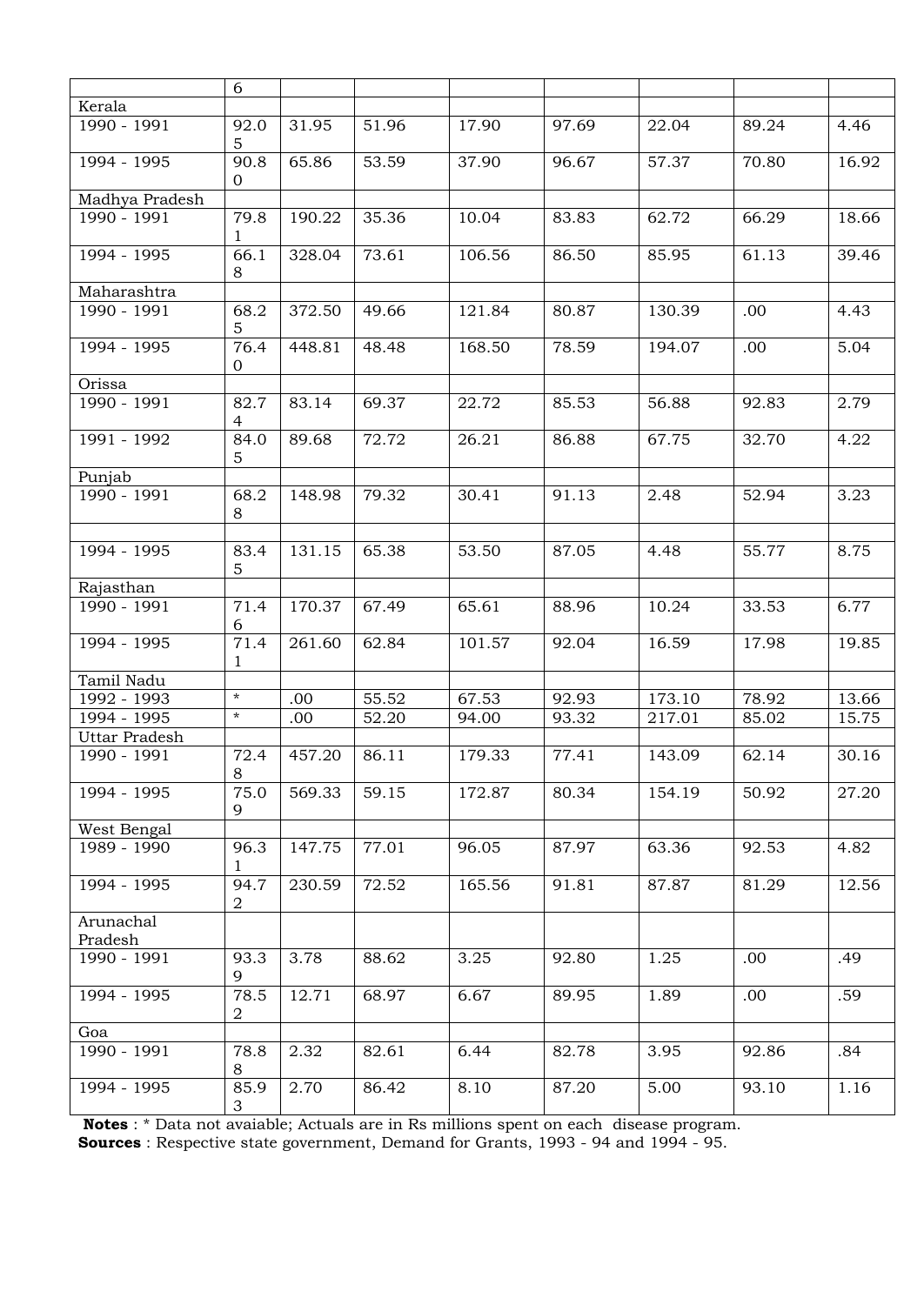|                   |                |                     | $(\mathbf{P}^{\mathbf{C}} \cdot \mathbf{P}^{\mathbf{C}})$ |                  |
|-------------------|----------------|---------------------|-----------------------------------------------------------|------------------|
| <b>STATE</b>      | <b>MALARIA</b> | <b>TUBERCULOSIS</b> | <b>LEPROSY</b>                                            | <b>BLINDNESS</b> |
| <b>ANDHRA</b>     | 7776           | 407                 | 118                                                       | 5984             |
| <b>PRADESH</b>    |                |                     |                                                           |                  |
| <b>ASSAM</b>      | 10828          | 638                 | 36                                                        | 1106             |
| <b>BIHAR</b>      | 5712           | 595                 | 123                                                       | 2749             |
| <b>GUJARAT</b>    | 12912          | 308                 | 29                                                        | 3266             |
| <b>HARYANA</b>    | 3732           | 327                 | 14                                                        | 824              |
| JAMMU &           | 3412           | 245                 | 18                                                        | 869              |
| KASHMIR*          |                |                     |                                                           |                  |
| KARNATAKA         | 1828           | 136                 | 132                                                       | 4900             |
|                   |                |                     |                                                           |                  |
| <b>KERALA</b>     | 448            | 586                 | 18                                                        | 1404             |
| <b>MADHYA</b>     | 18912          | 435                 | 136                                                       | 3831             |
| <b>PRADESH</b>    |                |                     |                                                           |                  |
| <b>MAHARASHTR</b> | 14968          | 293                 | 72                                                        | 3534             |
| A                 |                |                     |                                                           |                  |
| <b>ORISSA</b>     | 20592          | 555                 | 96                                                        | 3161             |
| <b>PUNJAB</b>     | 10184          | 238                 | 28                                                        | 863              |
| <b>RAJASTHAN</b>  | 20412          | 724                 | 128                                                       | 4661             |
| TAMIL NADU        | 2304           | 703                 | 209                                                       | 836              |
| <b>UTTAR</b>      | 29580          | 560                 | 222                                                       | 3101             |
| <b>PRADESH</b>    |                |                     |                                                           |                  |
| WEST BENGAL       | 2712           | 357                 | 47                                                        | 914              |
| <b>ARUNACHAL</b>  | 16852          | 938                 | 110                                                       | 1012             |
| <b>PRADESH</b>    |                |                     |                                                           |                  |
| GOA               | 972            | 179                 | 16                                                        | 2714             |
| <b>MIZORAM</b>    | 18544          | 311                 | 33                                                        | 1524             |
| <b>HIMMACHAL</b>  | 4564           | 242                 | 56                                                        | 1384             |
| <b>PRADESH</b>    |                |                     |                                                           |                  |
| <b>MANIPUR</b>    | 6564           | 941                 | 199                                                       | 1442             |
| MEGHALAYA         | 22892          | 321                 | 17                                                        | 759              |
| <b>NAGALAND</b>   | 11112          | 491                 | 153                                                       | 1373             |
| $\rm{SIKKIM}$     | <b>NA</b>      | NA                  | NA                                                        | <b>NA</b>        |
| <b>TRIPURA</b>    | 10476          | 289                 | $\mathbf{0}$                                              | 1430             |
| <b>INDIA</b>      | 13296          | 467                 | 120                                                       | 3001             |

## **TABLE 3 PREVALENCE OF SELECTED DISEASES 1992 - 1993 (per 100,000 population)**

**Notes** :  $1$ <sup>\*</sup> = Refers only to Jammu region.

 2) Malaria data is incidence of cases. The NFHS data was for 3 months, we multiplied it by 4 to arrive at the annual figure. For other diseases it is point prevalence.

**Source** : National Family Health Survey 1992-93 : All India, International Institute for Population Sciences,

Bombay, August 1995 (Pg. 205, Tables 8.2)

### **TABLE 4** : **NORMATIVE EXPENDITURE INCURRED PER CASE 1992 - 1993**

The per case expenditure is a normative figure because it is well known that a) actual utilisation of these government programs is only by one fourth to one third of the population and b) the establishment costs (salaries etc.) takes away about three fourth of this expenditure. Therefore, the real expenditure per actual case is much higher, but this data helps us look at allocations in terms of disease prevalence across diseases.

|                                 |                    |                     |                | (in Rupees)                 |  |  |  |
|---------------------------------|--------------------|---------------------|----------------|-----------------------------|--|--|--|
| <b>STATE</b>                    | <b>MALARI</b><br>A | <b>TUBERCULOSIS</b> | <b>LEPROSY</b> | <b>BLIND</b><br><b>NESS</b> |  |  |  |
| <b>ANDHRA</b><br><b>PRADESH</b> | 77                 | 186                 | 2445           | 3                           |  |  |  |
| ASSAM                           | 29                 | 52                  | 2448           | 24                          |  |  |  |
| <b>BIHAR</b>                    | 37                 | 19                  | 1175           | 2                           |  |  |  |
| <b>GUJARAT</b>                  | 29                 | 587                 | 4693           | 18                          |  |  |  |
| <b>HARYANA</b>                  | 210                | 567                 | 189            | 43                          |  |  |  |